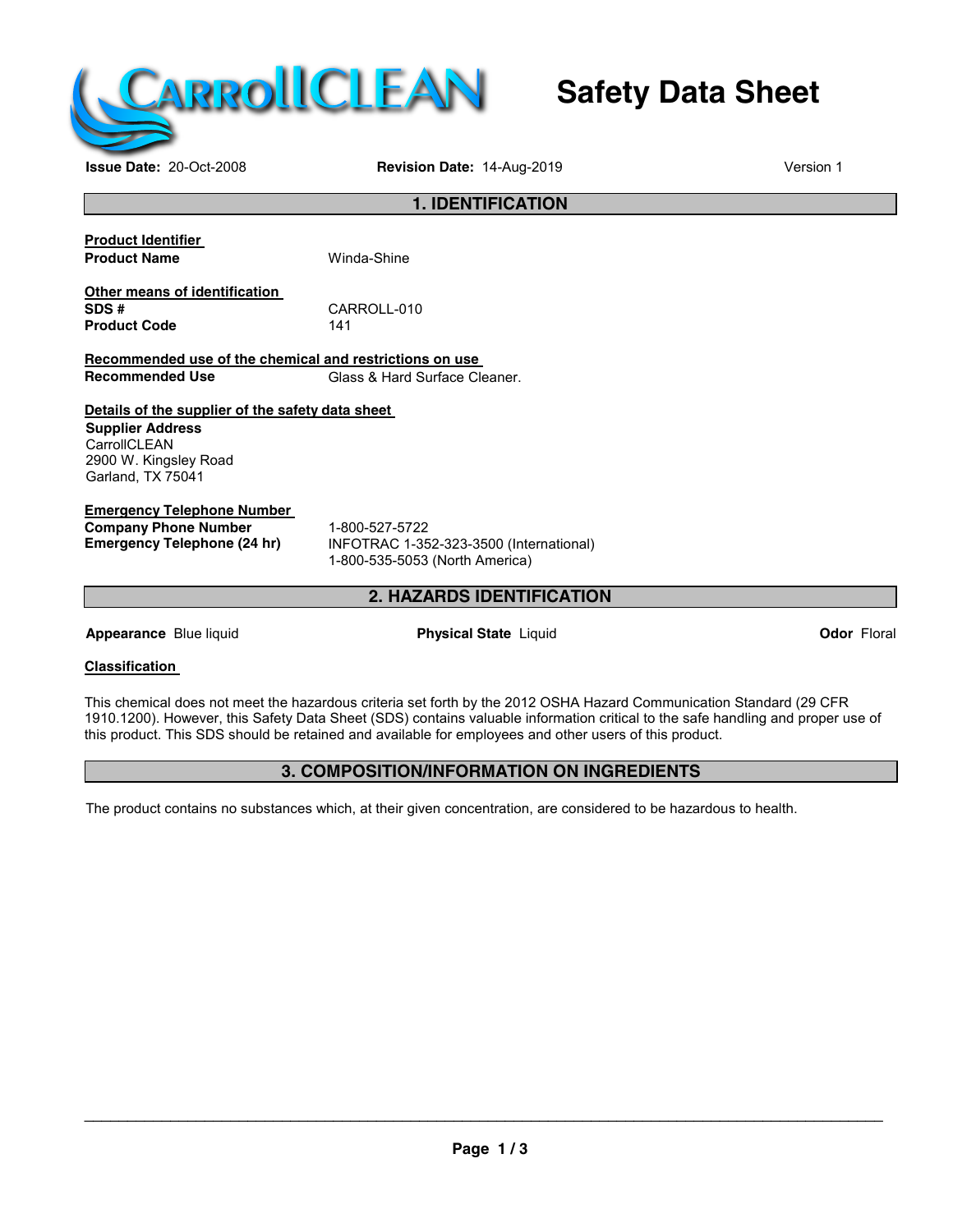#### \_\_\_\_\_\_\_\_\_\_\_\_\_\_\_\_\_\_\_\_\_\_\_\_\_\_\_\_\_\_\_\_\_\_\_\_\_\_\_\_\_\_\_\_\_\_\_\_\_\_\_\_\_\_\_\_\_\_\_\_\_\_\_\_\_\_\_\_\_\_\_\_\_\_\_\_\_\_\_\_\_\_\_\_\_\_\_\_\_\_\_\_\_ **4. FIRST-AID MEASURES**

#### **First Aid Measures**

| <b>Eye Contact</b>                                                         | Rinse immediately with plenty of water, also under the eyelids, for at least 15 minutes.<br>Seek immediate medical attention/advice.                                                                   |  |
|----------------------------------------------------------------------------|--------------------------------------------------------------------------------------------------------------------------------------------------------------------------------------------------------|--|
| <b>Skin Contact</b>                                                        | Take off contaminated clothing. Wash with soap and water. If irritation persists, seek<br>medical attention.                                                                                           |  |
| <b>Inhalation</b>                                                          | Remove to fresh air. Get medical attention if symptoms persist.                                                                                                                                        |  |
| Ingestion                                                                  | Give large quantities of water. Do not induce vomiting. Get medical attention.                                                                                                                         |  |
| <b>Most important symptoms and effects</b>                                 |                                                                                                                                                                                                        |  |
| <b>Symptoms</b>                                                            | Eye contact may be slightly irritating. Prolonged or repeated skin contact may cause<br>irritation. Mist or vapor inhalation can cause irritation to the nose, throat, and upper<br>respiratory tract. |  |
| Indication of any immediate medical attention and special treatment needed |                                                                                                                                                                                                        |  |
| <b>Notes to Physician</b>                                                  | Treat symptomatically.                                                                                                                                                                                 |  |

#### **5. FIRE-FIGHTING MEASURES**

#### **Suitable Extinguishing Media**

Dry chemical. Carbon dioxide (CO2). Water spray (fog).

**Unsuitable Extinguishing Media** Not determined.

#### **Specific Hazards Arising from the Chemical**

None known.

#### **Protective equipment and precautions for firefighters**

As in any fire, wear self-contained breathing apparatus pressure-demand, MSHA/NIOSH (approved or equivalent) and full protective gear.

#### **6. ACCIDENTAL RELEASE MEASURES**

#### **Personal precautions, protective equipment and emergency procedures**

**Personal Precautions Use personal protective equipment as required.** 

#### **Methods and material for containment and cleaning up**

| <b>Methods for Containment</b> | Prevent further leakage or spillage if safe to do so. |
|--------------------------------|-------------------------------------------------------|
|--------------------------------|-------------------------------------------------------|

```
Methods for Clean-Up Flood area with water and then mop up. Dispose of in accordance with federal, state and 
                   local regulations.
```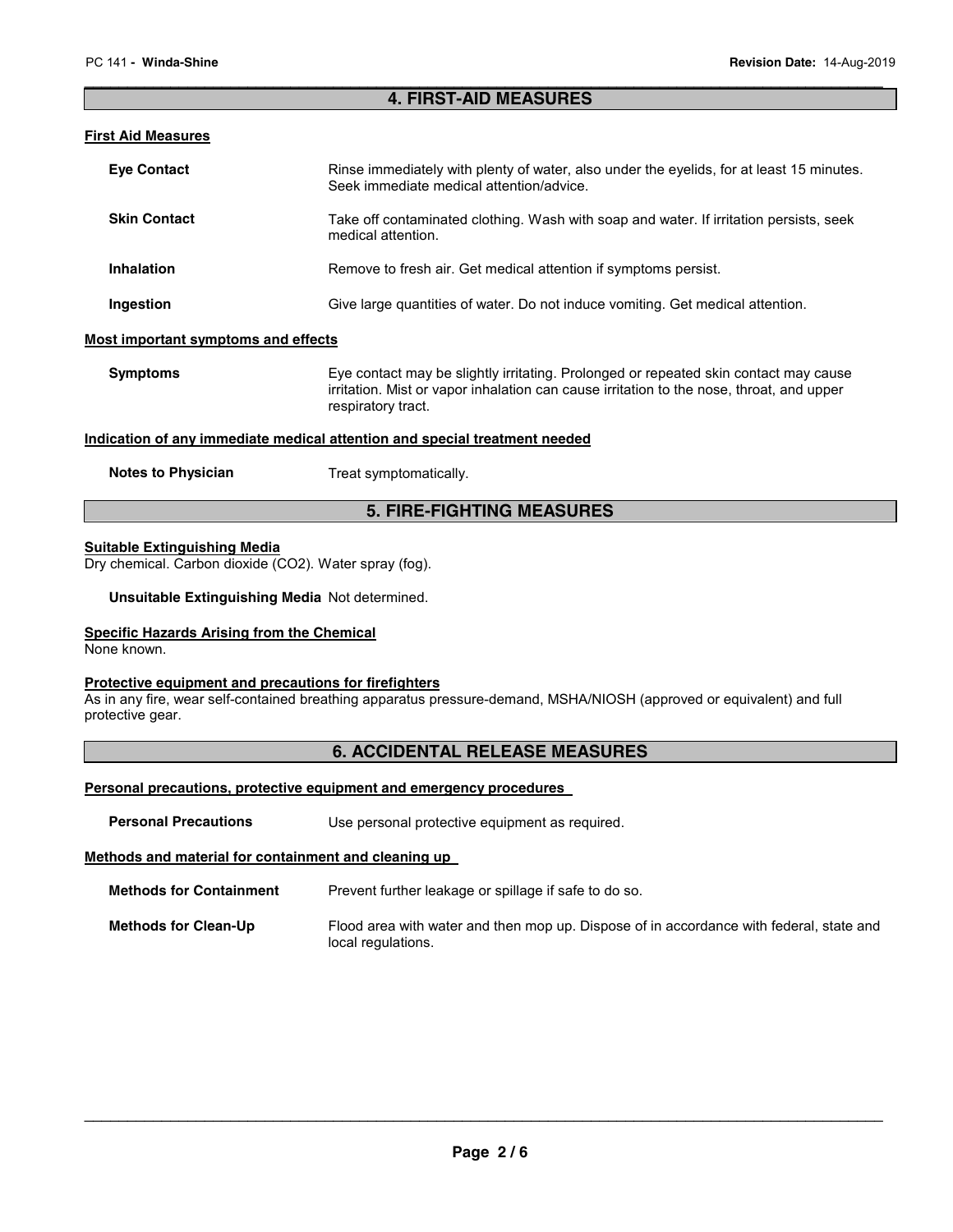#### \_\_\_\_\_\_\_\_\_\_\_\_\_\_\_\_\_\_\_\_\_\_\_\_\_\_\_\_\_\_\_\_\_\_\_\_\_\_\_\_\_\_\_\_\_\_\_\_\_\_\_\_\_\_\_\_\_\_\_\_\_\_\_\_\_\_\_\_\_\_\_\_\_\_\_\_\_\_\_\_\_\_\_\_\_\_\_\_\_\_\_\_\_ **7. HANDLING AND STORAGE**

**Precautions for safe handling**

| --  |  |
|-----|--|
|     |  |
| . . |  |

| <b>Advice on Safe Handling</b> | Handle in accordance with good industrial hygiene and safety practice. Do not destroy or |
|--------------------------------|------------------------------------------------------------------------------------------|
|                                | deface the label.                                                                        |

#### **Conditions for safe storage, including any incompatibilities**

| <b>Storage Conditions</b> | Keep containers tightly closed in a dry, cool and well-ventilated place. Store containers |
|---------------------------|-------------------------------------------------------------------------------------------|
|                           | upright.                                                                                  |
|                           |                                                                                           |

**Incompatible Materials** None known based on information supplied.

#### **8. EXPOSURE CONTROLS/PERSONAL PROTECTION**

**Exposure Guidelines** No exposure limits noted for ingredient(s)

#### **Appropriate engineering controls**

**Engineering Controls Ensure adequate ventilation, especially in confined areas.** 

#### **Individual protection measures, such as personal protective equipment**

**Eye/Face Protection** Avoid contact with eyes.

#### **Skin and Body Protection No protective equipment is needed under normal use conditions.**

**Respiratory Protection Ensure adequate ventilation, especially in confined areas.** 

**General Hygiene Considerations** Handle in accordance with good industrial hygiene and safety practice.

#### **9. PHYSICAL AND CHEMICAL PROPERTIES**

#### **Information on basic physical and chemical properties**

| <b>Physical State</b><br>Appearance<br>Color                                                                                                                                                                                                                                                                                                                                                                                                                                                                                                                                                                                          | Liquid<br><b>Blue liquid</b><br>Blue                                                                                                                                                                                                                                                                                                                                     | Odor<br><b>Odor Threshold</b>   | Floral<br>Not determined |
|---------------------------------------------------------------------------------------------------------------------------------------------------------------------------------------------------------------------------------------------------------------------------------------------------------------------------------------------------------------------------------------------------------------------------------------------------------------------------------------------------------------------------------------------------------------------------------------------------------------------------------------|--------------------------------------------------------------------------------------------------------------------------------------------------------------------------------------------------------------------------------------------------------------------------------------------------------------------------------------------------------------------------|---------------------------------|--------------------------|
| <b>Property</b><br>рH<br><b>Melting Point/Freezing Point</b><br><b>Boiling Point/Boiling Range</b><br><b>Flash Point</b><br><b>Evaporation Rate</b><br><b>Flammability (Solid, Gas)</b><br><b>Upper Flammability Limits</b><br><b>Lower Flammability Limit</b><br><b>Vapor Pressure</b><br><b>Vapor Density</b><br><b>Specific Gravity</b><br><b>Water Solubility</b><br>Solubility in other solvents<br><b>Partition Coefficient</b><br><b>Auto-ignition Temperature</b><br><b>Decomposition Temperature</b><br><b>Kinematic Viscosity</b><br><b>Dynamic Viscosity</b><br><b>Explosive Properties</b><br><b>Oxidizing Properties</b> | <b>Values</b><br>9.0<br>Not available<br>Not determined<br>$>$ 100 °C / $>$ 212 °F<br>Not determined<br>n/a-liquid<br>Not determined<br>Not determined<br>Not available<br>Not determined<br>0.989<br>Completely soluble<br>Not determined<br>Not determined<br>Not determined<br>Not determined<br>Not determined<br>Not determined<br>Not determined<br>Not determined | Remarks • Method<br>$(1=Water)$ |                          |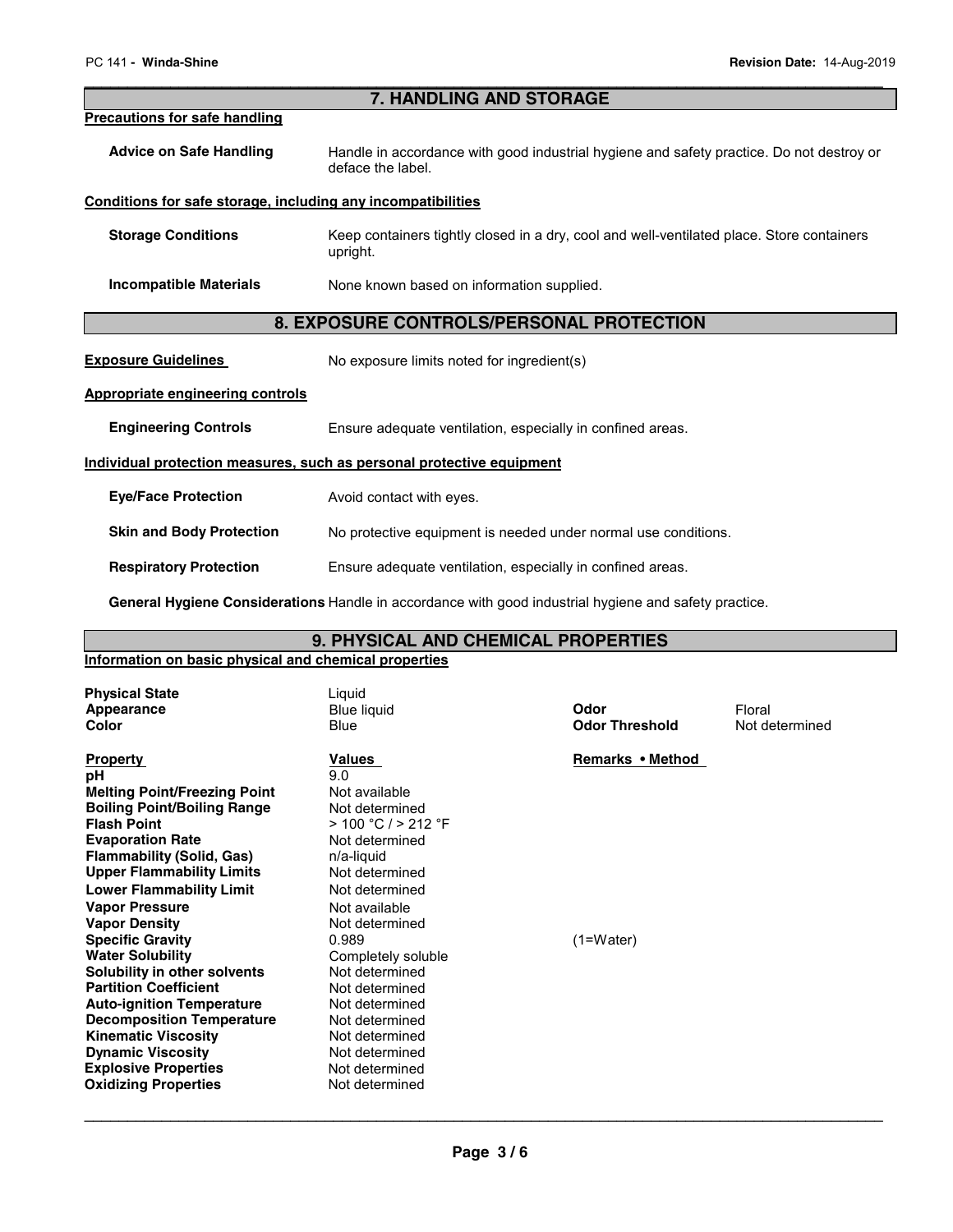#### \_\_\_\_\_\_\_\_\_\_\_\_\_\_\_\_\_\_\_\_\_\_\_\_\_\_\_\_\_\_\_\_\_\_\_\_\_\_\_\_\_\_\_\_\_\_\_\_\_\_\_\_\_\_\_\_\_\_\_\_\_\_\_\_\_\_\_\_\_\_\_\_\_\_\_\_\_\_\_\_\_\_\_\_\_\_\_\_\_\_\_\_\_ **10. STABILITY AND REACTIVITY**

#### **Reactivity**

Not reactive under normal conditions.

#### **Chemical Stability**

Stable under recommended storage conditions.

#### **Possibility of Hazardous Reactions**

None under normal processing.

#### **Conditions to Avoid**

None known.

#### **Incompatible Materials**

None known based on information supplied.

#### **Hazardous Decomposition Products**

None known based on information supplied.

### **11. TOXICOLOGICAL INFORMATION**

#### **Information on likely routes of exposure**

| <b>Product Information</b>                                                                                    |                                                                                                           |  |  |
|---------------------------------------------------------------------------------------------------------------|-----------------------------------------------------------------------------------------------------------|--|--|
| <b>Eye Contact</b>                                                                                            | Avoid contact with eyes.                                                                                  |  |  |
| <b>Skin Contact</b>                                                                                           | Avoid contact with skin.                                                                                  |  |  |
| <b>Inhalation</b>                                                                                             | Avoid breathing vapors or mists.                                                                          |  |  |
| Ingestion                                                                                                     | Do not taste or swallow.                                                                                  |  |  |
| Information on physical, chemical and toxicological effects                                                   |                                                                                                           |  |  |
| <b>Symptoms</b>                                                                                               | Please see section 4 of this SDS for symptoms.                                                            |  |  |
| Delayed and immediate effects as well as chronic effects from short and long-term exposure                    |                                                                                                           |  |  |
| Carcinogenicity                                                                                               | This product does not contain any carcinogens or potential carcinogens as listed by OSHA,<br>IARC or NTP. |  |  |
| Alexandria de la construcción de la calidad de la contrada de la contrada de la contrada de la contrada de la |                                                                                                           |  |  |

#### **Numerical measures of toxicity**

Not determined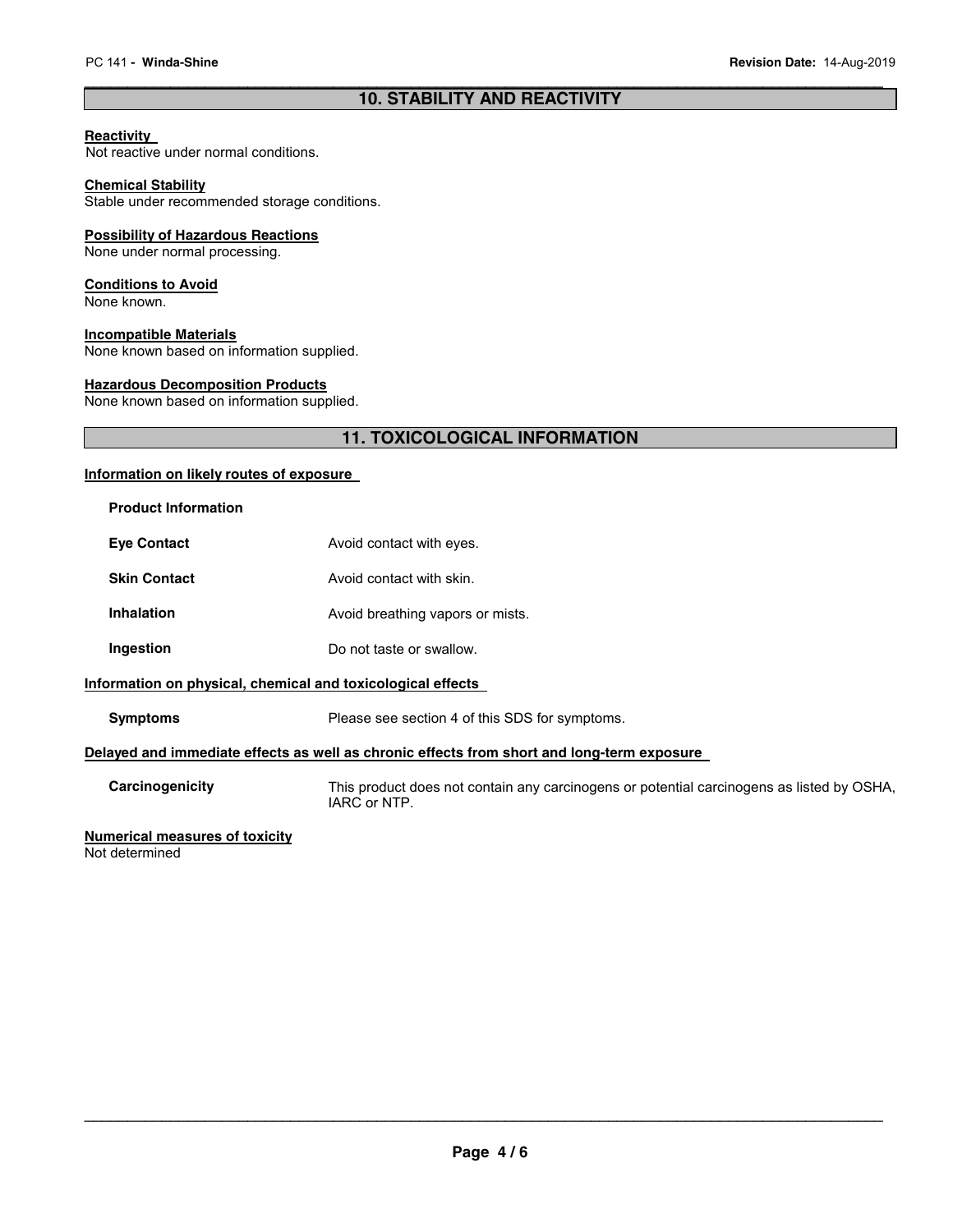#### \_\_\_\_\_\_\_\_\_\_\_\_\_\_\_\_\_\_\_\_\_\_\_\_\_\_\_\_\_\_\_\_\_\_\_\_\_\_\_\_\_\_\_\_\_\_\_\_\_\_\_\_\_\_\_\_\_\_\_\_\_\_\_\_\_\_\_\_\_\_\_\_\_\_\_\_\_\_\_\_\_\_\_\_\_\_\_\_\_\_\_\_\_ **12. ECOLOGICAL INFORMATION**

#### **Ecotoxicity**

An environmental hazard cannot be excluded in the event of unprofessional handling or disposal.

#### **Persistence/Degradability**

Not determined.

#### **Bioaccumulation**

Not determined.

#### **Mobility**

Not determined

#### **Other Adverse Effects**

Not determined

| <b>13. DISPOSAL CONSIDERATIONS</b> |                                                                                                        |  |
|------------------------------------|--------------------------------------------------------------------------------------------------------|--|
| <b>Waste Treatment Methods</b>     |                                                                                                        |  |
| <b>Disposal of Wastes</b>          | Disposal should be in accordance with applicable regional, national and local laws and<br>regulations. |  |
| <b>Contaminated Packaging</b>      | Disposal should be in accordance with applicable regional, national and local laws and<br>regulations. |  |
| <b>14. TRANSPORT INFORMATION</b>   |                                                                                                        |  |
| <b>DOT</b>                         | Not regulated                                                                                          |  |
| <b>IATA</b>                        | Not regulated                                                                                          |  |
| <b>IMDG</b>                        | Not regulated                                                                                          |  |

#### **15. REGULATORY INFORMATION**

#### **International Inventories**

**TSCA** Listed

**Legend:** 

**TSCA** - United States Toxic Substances Control Act Section 8(b) Inventory

**DSL/NDSL** - Canadian Domestic Substances List/Non-Domestic Substances List

**EINECS/ELINCS** - European Inventory of Existing Chemical Substances/European List of Notified Chemical Substances

**ENCS** - Japan Existing and New Chemical Substances

**IECSC** - China Inventory of Existing Chemical Substances

**KECL** - Korean Existing and Evaluated Chemical Substances

**PICCS** - Philippines Inventory of Chemicals and Chemical Substances

#### **US Federal Regulations**

#### **SARA 313**

Section 313 of Title III of the Superfund Amendments and Reauthorization Act of 1986 (SARA). This product does not contain any chemicals which are subject to the reporting requirements of the Act and Title 40 of the Code of Federal Regulations, Part 372

#### **US State Regulations**

#### **U.S. State Right-to-Know Regulations**

Not determined